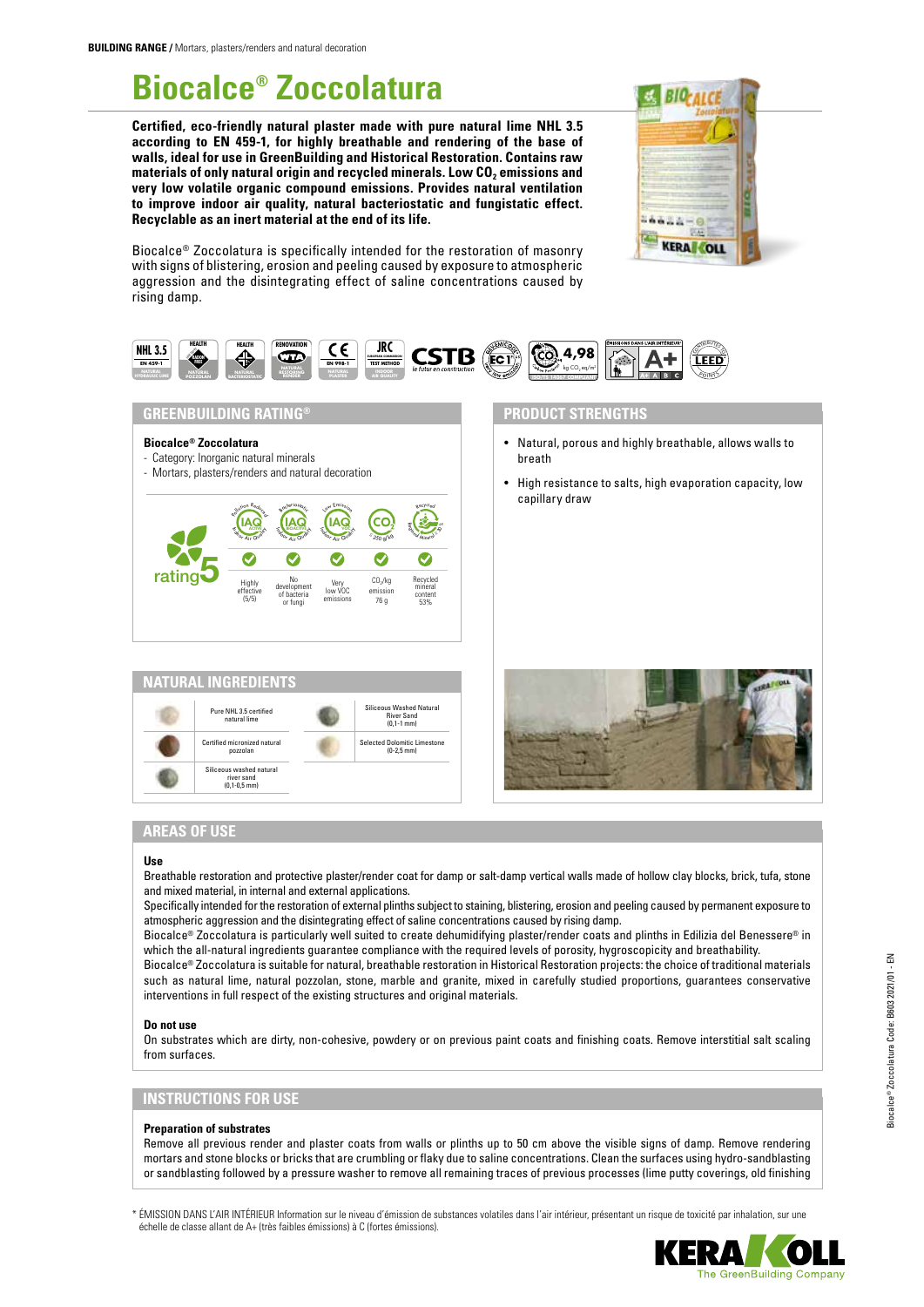## **INSTRUCTIONS FOR USE**

coats, saline formations, etc.) that may impair adhesion. Use Biocalce® Muratura and the fragment-filling or break-fill techniques to rebuild missing parts of the masonry work, run plumbing and electrical wires etc. and seal off the chases.

#### **Preparation**

**Manual application:** to prepare Biocalce® Zoccolatura, mix one 25 kg bag with about 5.3 ℓ of clean water in a standard concrete mixer. Mix by pouring water into the clean cement mixer and then add the powder in one operation. Wait until the right consistency forms while mixing. In the first 1-2 minutes the product will seem dry; do not add water at this stage. Keep mixing for 4-5 minutes until a smooth, spongy and lump-free mortar forms. Use all of prepared mixture; do not reuse it in subsequent mixings. Store the product in places protected against the heat in summer months and against the cold during the winter. Use running water not subject to the influence of outside temperatures. Adding cement in any quantity would impair the quality of the mortar which is guaranteed by its all-natural origins. **Mechanized application:** Biocalce® Zoccolatura has the same fine grain and plasticity of the best natural hydraulic limes, making it ideal for applications using a plaster sprayer. The excellent consistency of the wet product gained WTA certification, also extended to mechanized application. Tests to prove the compliance of Biocalce® Zoccolatura with WTA specifications were carried out using a plaster sprayer and the following accessories: Mixer, Stator 30, Rotor 30+, Turbo-stator, Turbo-rotor, rotoquirl worm mixer, 25x37 mm flexible hoses, length 10/20 m and spray gun.

#### **Application**

Biocalce® Zoccolatura can be easily applied with a trowel or spray like a normal plaster/render. Prepare the substrate, filling in any fragments if necessary to create a flat, smooth surface. Use Biocalce® Rinzaffo as a rough coat and allow the mortar to dry fully. Create the levelling layers, plaster, flatten then float as the product hardens. In restoration plasterwork, apply the plaster up to 50 cm above the visible signs of damp in a layer at least 2 cm thick. Biocalce® Zoccolatura should be applied with precision, each coat being no more than 2 cm thick even though the product lends itself easily to form thicker coats. This traditional system of application prevents the formation of micro-cracks. Only apply patch layers to Biocalce® Rinzaffo or on previous coats when the lower has hardened. The finishing will depend on the technique selected. Allow the hardened product to cure and keep it moistened during the first 24 hours.

#### **Cleaning**

Biocalce® Zoccolatura is a natural product and tools can be cleaned with water before the product hardens.

### **SPECIAL NOTES**

When plastering walls of different ages, or walls with sections that have been clad in different materials, we recommend inserting a galvanized or synthetic anti-alkali plaster-reinforcing mesh into the Biocalce® Zoccolatura to rule out any chance of cracking. Always apply Biocalce® Rinzaffo on all substrates in order to improve adhesion, regulate absorption and prevent migration of salts into the fresh plaster.

Externally, provide for removal of the render and finishing from floors, walkways or horizontal surfaces generally subjected to water splash and/or temporary standing water.

Walls made of cellular concrete blocks should be prepared as indicated by the manufacturer: do not dampen or rough cast these surfaces. Prepare them before plastering by applying Biocalce® Fondo consolidant-absorption unifier with a brush or roller. Furthermore, when working on cellular concrete walls, always insert Rinforzo V 50 reinforcing mesh between the two coats of finishing product, made with either Biocalce® Intonachino Fino or Granello.

## **ABSTRACT**

*In Edilizia del Benessere®, a highly porous, breathable, hygroscopic, protective dehumidifying layer with reduced capillary water absorption is created for interior and exterior walls subject to high humidity and rising damp, using pure NHL 3.5 natural hydraulic lime, extra-fine natural pozzolan, siliceous sand inert materials and Dolomitic limestone with a granulometric curve of 0-2.5 mm, and GreenBuilding Rating® 5 (such as Biocalce® Zoccolatura). The required characteristics, obtained exclusively through the use of raw materials of all-natural origin, make the plaster extremely breathable (co-efficient of resistance to water vapour ≤ 3), the hardened mortar extremely porous (≥ 40%), with natural thermal conductivity (equal to 0.47 W/(m K)), a high degree of occluded air during mixing (≥ 25%), total resistance to salt (WTA 2-2-91/0 exceeded) and less water penetration (≤ 5 mm in 24 hrs). The natural plaster must also*  meet the requirements of standard EN 998/1 - R / CS II / W24 ≥ 0.3 kg/m<sup>2</sup>, adhesion 0.06 N/mm<sup>2</sup>, A1 fire classification class. The plaster *covering must be at least 20 mm thick, levelling layers, rustic finish coat done with flattener, squaring up of edges and corners, and excluding the cost of scaffolding hire. To be applied by hand or using a plastering machine. Coverage Biocalce® Zoccolatura: ≈ 12 kg/ m2 per cm of thickness.*

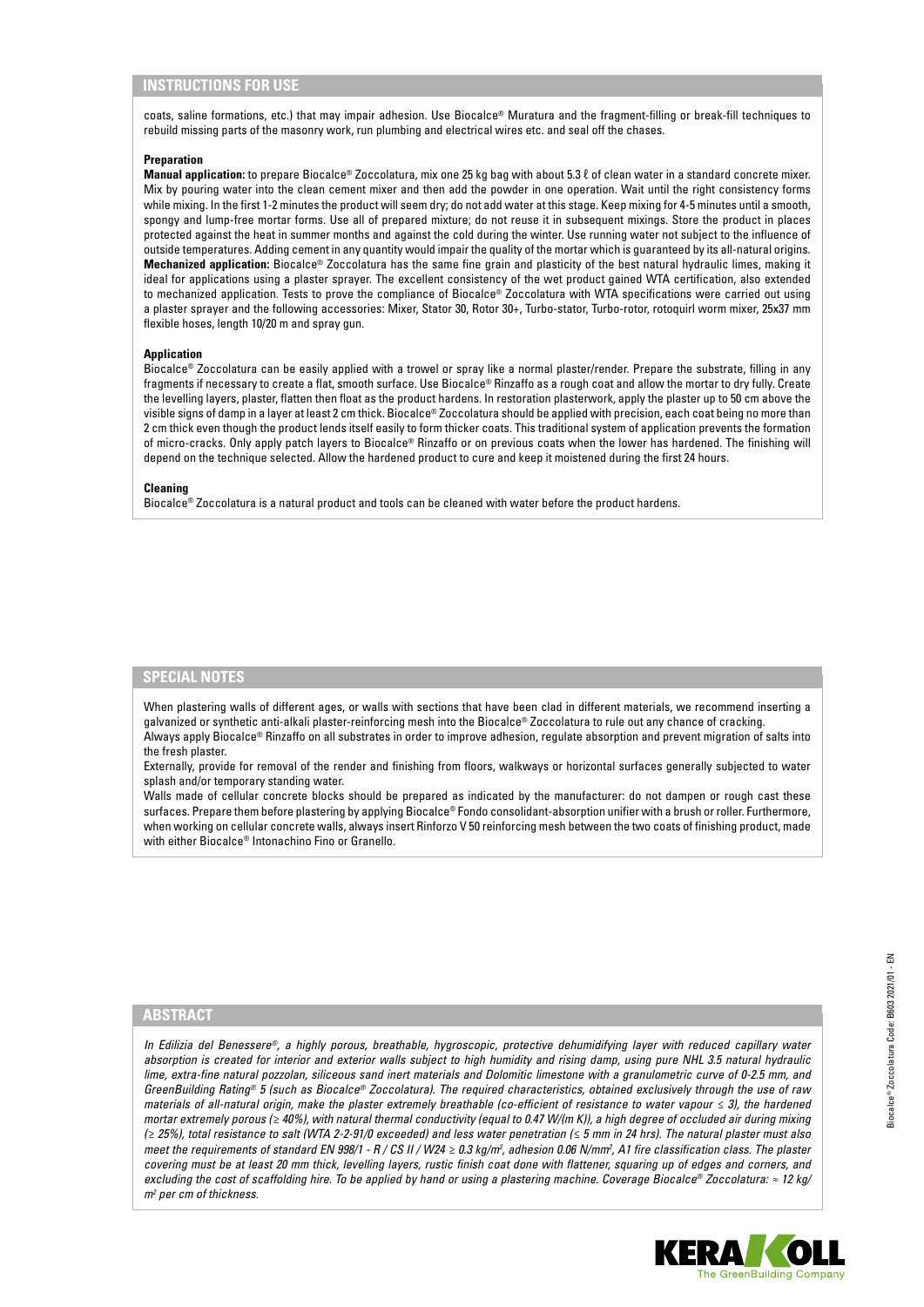## **TECHNICAL DATA COMPLIANT WITH KERAKOLL QUALITY STANDARD**

| Type of mortar                                 | rebuilding/restoration mortar (R)                                                              | FN 998-1    |  |
|------------------------------------------------|------------------------------------------------------------------------------------------------|-------------|--|
| Chemical nature of binder                      | pure Natural Hydraulic Lime NHL 3.5                                                            | EN 459-1    |  |
| Grading                                        | $0 - 2.5$ mm                                                                                   | EN 1015-1   |  |
| Apparent volumetric mass                       | $\approx$ 1.36 kg/dm <sup>3</sup>                                                              | UEAtc       |  |
| Shelf life                                     | $\approx$ 12 months from production in the original sealed packaging,<br>protect from humidity |             |  |
| Pack                                           | 25 kg bags                                                                                     |             |  |
| Mixing water                                   | $\approx$ 5.3 $\ell$ / 1 x 25 kg bag                                                           |             |  |
| Consistency of wet mortar 0'                   | $\approx$ 174 mm                                                                               | EN 1015-3   |  |
| Consistency of wet mortar 15'                  | $\approx$ 173 mm                                                                               | EN 1015-3   |  |
| Apparent density of wet mortar                 | $\approx$ 1.48 kg/dm <sup>3</sup>                                                              | EN 1015-6   |  |
| Apparent density of dry, hardened mortar       | $\geq$ 1.42 kg/dm <sup>3</sup>                                                                 | EN 1015-10  |  |
| <b>Water retention</b>                         | $\geq 85\%$                                                                                    | DIN 18555-7 |  |
| Occluded air / Plastering machine occluded air | >25%                                                                                           | FN 413-2    |  |
| Temperature range for application              | from $+5$ °C to $+35$ °C                                                                       |             |  |
| Minimum thickness obtainable                   | $\approx$ 2 cm                                                                                 |             |  |
| Maximum thickness obtainable by coat           | $\approx$ 2 cm                                                                                 |             |  |
| Coverage                                       | $\approx$ 12 kg/m <sup>2</sup> per cm of thickness                                             |             |  |

# **PERFORMANCE**

| Conformity                                                             | EC 1 plus GEV-Emicode                                 |                    | GEV certified 2757/11.01.02 |  |
|------------------------------------------------------------------------|-------------------------------------------------------|--------------------|-----------------------------|--|
| ACTIVE INDOOR AIR QUALITY (IAQ) - DILUTION OF INDOOR POLLUTANTS *      |                                                       |                    |                             |  |
|                                                                        | Flow                                                  | <b>Dilution</b>    |                             |  |
| Toluene                                                                | $356 \mu g$ m <sup>2</sup> /h                         | $+138%$            | JRC method                  |  |
| Pinene                                                                 | $374 \mu g \, m^2/h$                                  | $+162%$            | JRC method                  |  |
| Formaldehyde                                                           | 4677 μg m <sup>2</sup> /h                             | $+49%$             | JRC method                  |  |
| Carbon dioxide (CO <sub>2</sub> )                                      | 341 mg m <sup>2</sup> /h                              | $+386%$            | JRC method                  |  |
| Humidity (Humid Air)                                                   | 48 mg m <sup>2</sup> /h                               | $+126%$            | JRC method                  |  |
| <b>BIOACTIVE INDOOR AIR QUALITY (IAQ) - BACTERIOSTATIC ACTION **</b>   |                                                       |                    |                             |  |
| Enterococcus faecalis                                                  | Class B+ no proliferation                             | <b>CSTB</b> method |                             |  |
| <b>BIOACTIVE INDOOR AIR QUALITY (IAQ) - FUNGISTATIC ACTION **</b>      |                                                       |                    |                             |  |
| Penicillum brevicompactum                                              | Class F+ no proliferation                             | <b>CSTB</b> method |                             |  |
| Cladosporium sphaerospermum                                            | Class F+ no proliferation                             | <b>CSTB</b> method |                             |  |
| Aspergillus niger                                                      | Class F+ no proliferation                             | <b>CSTB</b> method |                             |  |
| <b>HIGH-TECH</b>                                                       |                                                       |                    |                             |  |
| Water vapour permeability coefficient $(\mu)$                          | $\leq$ 3                                              |                    | EN 1015-19                  |  |
| W24 capillary water absorption                                         | $\geq 0.3$ kg/m <sup>2</sup>                          |                    | EN 1015-18                  |  |
| Depth of water infiltration in 24 hrs                                  | $\leq 5$ mm                                           |                    | EN 1015-18                  |  |
| Porosity                                                               | $\geq 40\%$                                           |                    | WTA 2-2-91/D                |  |
| <b>Reaction to fire</b>                                                | class A1                                              |                    | EN 13501-1                  |  |
| Compressive strength after 28 days                                     | CS II category                                        |                    | EN 998-1                    |  |
| Adhesion to support (hollow clay block)                                | $> 0.1$ N/mm <sup>2</sup> - FP: B                     |                    | EN 1015-12                  |  |
| Compressive/flexural strength ratio                                    | $\leq$ 3                                              |                    | WTA 2-2-91/D                |  |
| Resistance to salts                                                    | exceeded                                              |                    | WTA 2-2-91/D                |  |
| Thermal conductivity ( $\lambda_{10}$ , dry)                           | 0.47 W/(m K) (table value)                            |                    | <b>EN 1745</b>              |  |
| Specific heat capacity (Cp)                                            | 1,43 (106 J/m3K) measured with heat exchange analyser |                    |                             |  |
| Durability (freeze/thaw)<br>evaluation based on regulations applicable |                                                       |                    |                             |  |
|                                                                        | to mortar in the country of use                       |                    | EN 998-1                    |  |
| Radioactivity index                                                    | $I = 0.145$                                           |                    | UNI 10797/1999              |  |

Values taken at +20 ± 2 °C, 65 ± 5% R.H. and no ventilation. Data may vary depending on specific conditions at the building site.<br>\* Tests carried out according to JRC method - Joint Research Centre - European Commission, I